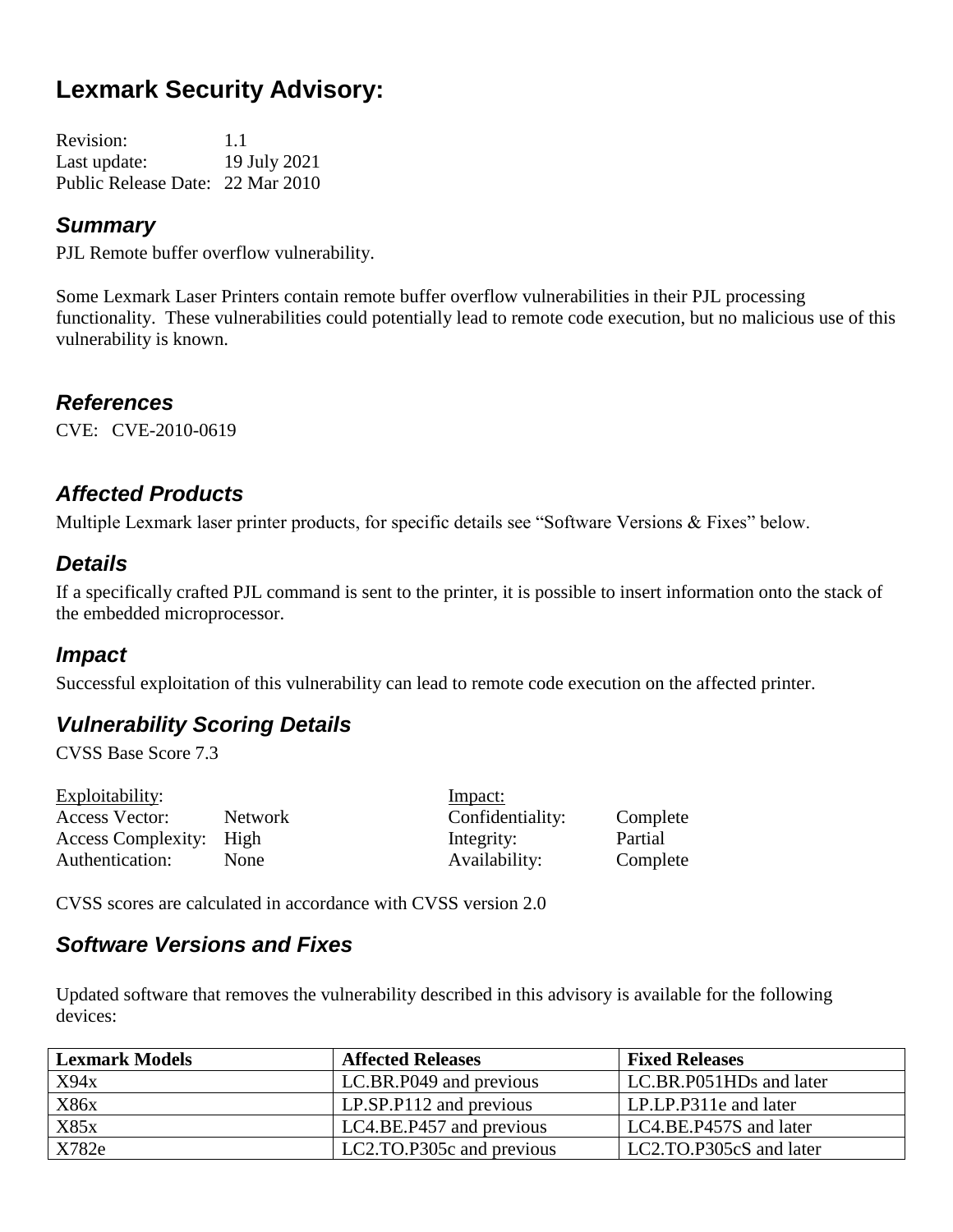| X772e          | LC2.TR.P275 and previous     | LC2.TR.P275S and later    |
|----------------|------------------------------|---------------------------|
| X73x           | LR.FL.P224b and previous     | LR.FL.P311e and later     |
| X65x           | LR.MN.P224a and previous     | LR.MN.P311e and later     |
| X644 & X646    | LC2.MC.P307a and previous    | LC2.MC.P307aS and later   |
| X64xef         | LC2.TI.P305a and previous    | LC2.TI.P305aS and later   |
| X642           | LC2.MB.P307b and previous    | LC2.MB.P307bS and later   |
| X546           | LL.EL.P424 and previous      | LL.EL.P429a and later     |
| X543 & X544    | LL.EL.P424 and previous      | LL.EL.P429a and later     |
| X46x           | LR.BS.P224a and previous     | LR.BS.P311e and later     |
| X36x           | LL.BZ.P424 and previous      | LL.BZ.P429a and later     |
| X264           | LM1.MT.P110h and previous    | LM1.MT.P214 and later     |
| W840           | LS.HA.P121 and previous      | LS.HA.P121S and later     |
| W850           | LP.JB.P108WS and previous    | LP.JB.P311e and later     |
| T656           | LSJ.SJ.P019 and previous     | LSJ.SJ.P019S and later    |
| T650 T652 T654 | LR.JP.P224a and previous     | LR.JP.P311e and later     |
| T64x           | LS.ST.P240 and previous      | LS.ST.P240S and later     |
| E462           | LR.LBH.P224cWS and previous  | LR.LBH.P311e and later    |
| E460           | LR.LBH.P224a and previous    | LR.LBH.P311e and later    |
| E450           | LM.SZ.P113vcREF and previous | LM.SZ.P113vcREs and later |
| E360dn         | LL.LBM.P424 and previous     | LL.LBM.P429a and later    |
| E260 & E360d   | LL.LBL.P424 and previous     | LL.LBL.P429a and later    |
| C935dn         | LC.JO.P051 and previous      | LC.JO.P051S and later     |
| C920           | LS.TA.P127 and previous      | LS.TA.P127S and later     |
| C78x           | LC.IO.P165a and previous     | LC.IO.P165aS and later    |
| C77x           | LC.CM.P027b and previous     | LC.CM.P027bS and later    |
| C73x           | LR.SK.P224a and previous     | LR.SK.P311e and later     |
| C546           | LU.AS.P424 and previous      | LU.AS.P429a and later     |
| C540 C543 C544 | LL.AS.P424 and previous      | LL.AS.P429a and later     |
| C53x           | LS.SW.P026avc and previous   | LS.SW.P026avcS and later  |
| C52x           | LS.FA.P129 and previous      | LS.FA.P129S and later     |

# *IPDS DLE Versions and Fixes*

| <b>Lexmark Models</b> | <b>Fixed Releases</b>       |
|-----------------------|-----------------------------|
| X94x                  | LC.BR.P051HDs1 and later    |
| X86x                  | LP.LP.P311h and later       |
| X85x                  | LC4.BE.P457S1 and later     |
| X782e                 | LC2.TO.P305cS1 and later    |
| X73x                  | LR.FL.P311h and later       |
| X65x                  | LR.MN.P311h and later       |
| X644 & X646           | LC2.MC.P307aS1 and later    |
| X64xef                | $LC2. TI.P305aS1$ and later |
| X46x                  | LR.BS.P311h and later       |
| W840                  | LS.HA.P225S and later       |
| W850                  | LP.JB.P311h and later       |
| T <sub>656</sub>      | LSJ.SJ.P019S and later      |
| T650 T652 T654        | LR.JP.P311h and later       |
| T64x                  | LS.ST.P240S1 and later      |
| E462                  | LR.LBH.P311h and later      |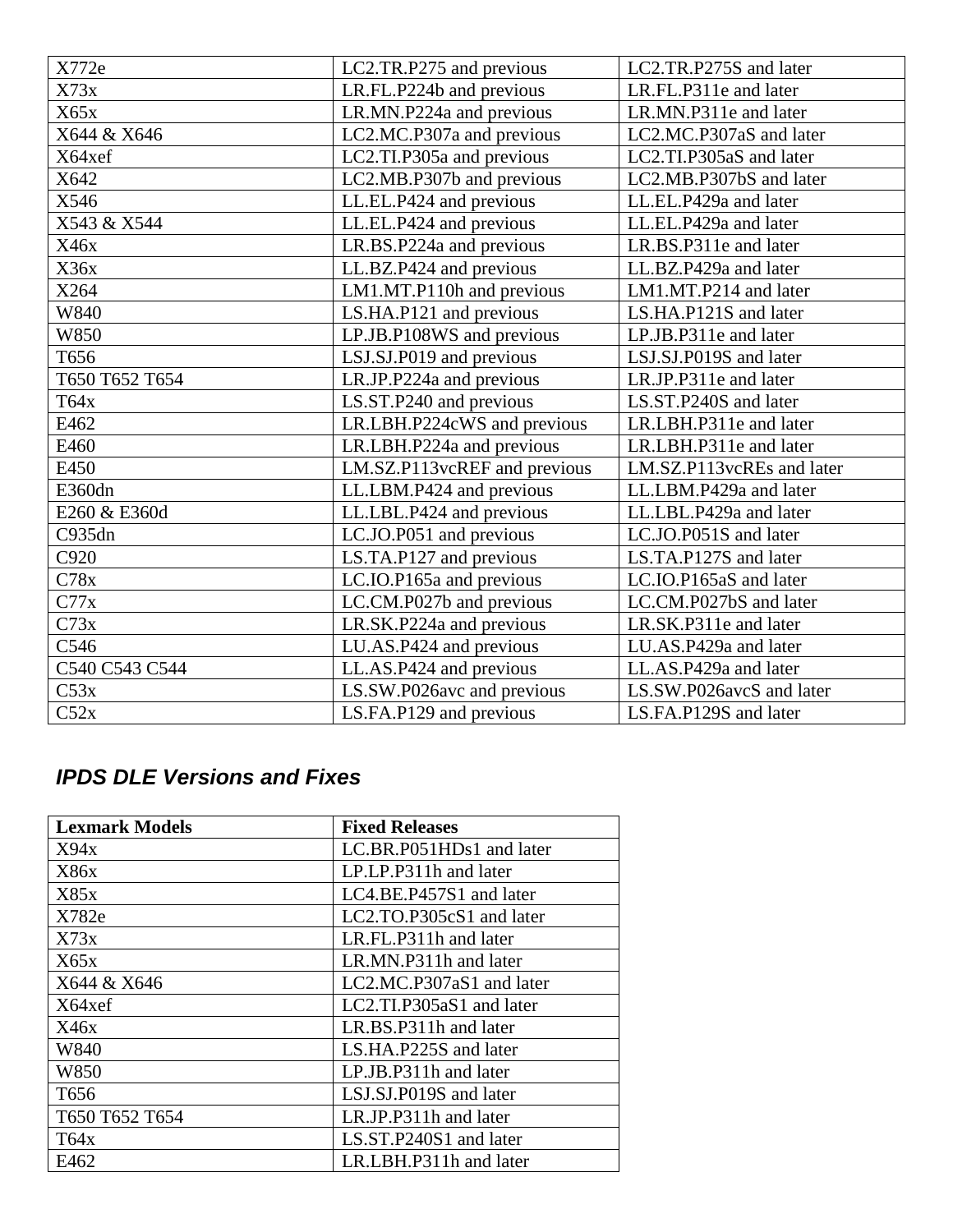| E460   | LR.LBH.P311h and later  |
|--------|-------------------------|
| C935dn | LC.JO.P051S1 and later  |
| C920   | LS.TA.P127EPs and later |
| C78x   | LC.IO.P165aS1 and later |
| C77x   | LC.CM.P027bS1 and later |
| C73x   | LR.SK.P311h and later   |

## *Forms DLE Versions and Fixes*

Updated software that removes the vulnerability described in this advisory is available for the following devices:

| <b>Lexmark Models</b> | <b>Fixed Releases</b>      |
|-----------------------|----------------------------|
| X94x                  | LC.BR.P051HDs1 and later   |
| X86x                  | LP.LP.P311e and later      |
| X85x                  | LC4.BE.P457S1 and later    |
| X782e                 | LC2.TO.P305cS1 and later   |
| X73x                  | LR.FL.P311e and later      |
| X65x                  | LR.MN.P311e and later      |
| X644 & X646           | LC2.MC.P307aS1 and later   |
| X64xef                | LC2.TI.P305aS1 and later   |
| X642                  | LC2.MB.P307bS1 and later   |
| X46x                  | LR.BS.P311e and later      |
| W840                  | LD.HA.FM139s and later     |
| W850                  | LP.JB.P311e and later      |
| T <sub>656</sub>      | LSJ.SJ.P019S and later     |
| T650 T652 T654        | LR.JP.P311e and later      |
| T64x                  | LD.ST.FM152s and later     |
| E462                  | LR.LBH.P311e and later     |
| E460                  | LR.LBH.P311e and later     |
| E450                  | LM.SZ.P113vcREs1 and later |
| C935dn                | LC.JO.P051S1 and later     |
| C920                  | LD.TA.FM130s and later     |
| C78x                  | LC.IO.P165aS1 and later    |
| C77x                  | LC.CM.P027bS1 and later    |
| C73x                  | LR.SK.P311e and later      |
| C53x                  | LS.SW.P026avcS1 and later  |
| C52x                  | LD.FA.FM131s and later     |

#### *Barcode DLE Versions and Fixes*

Updated software that removes the vulnerability described in this advisory is available for the following devices: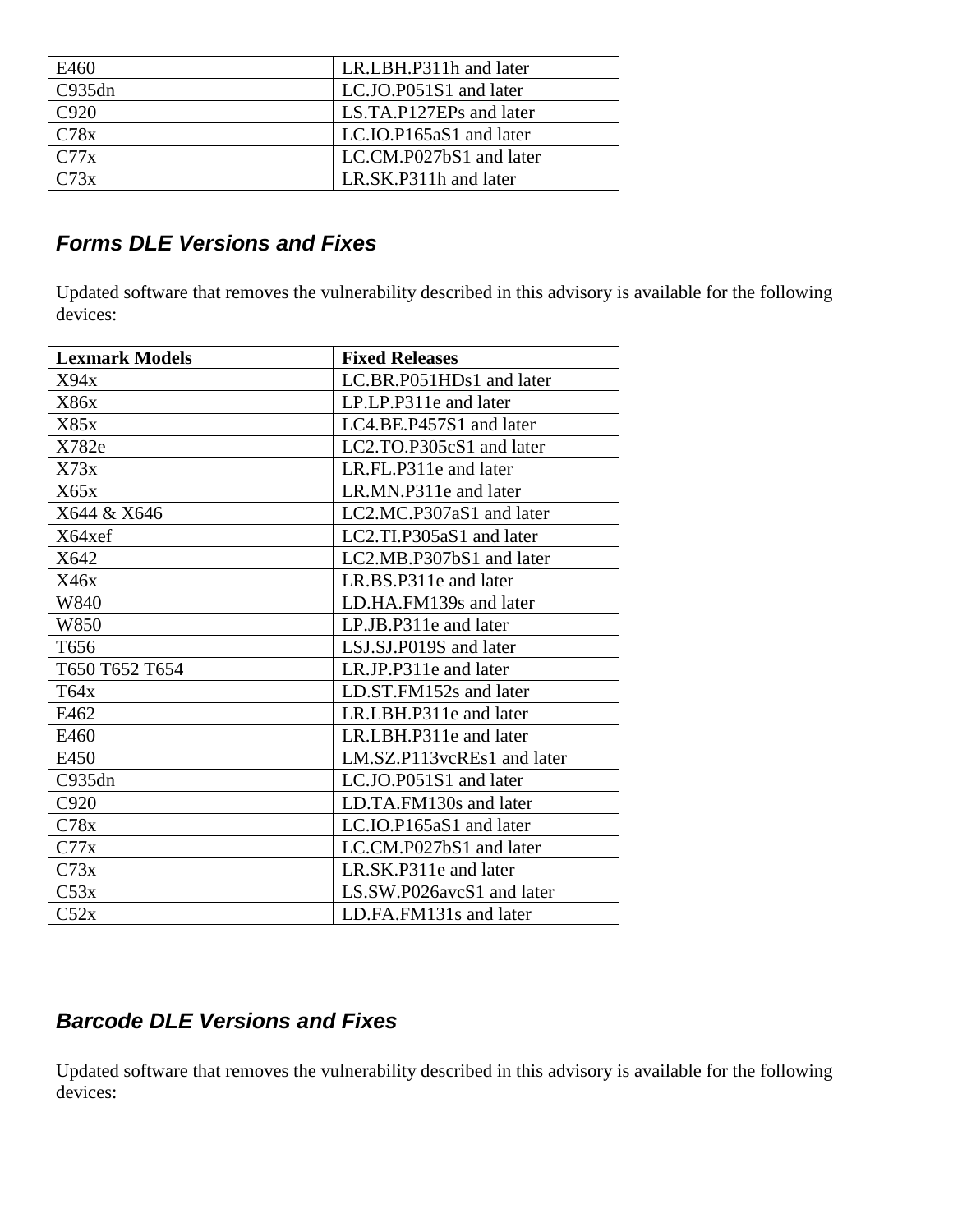| <b>Lexmark Models</b> | <b>Fixed Releases</b>      |
|-----------------------|----------------------------|
| X94x                  | LC.BR.P051HDs1 and later   |
| X86x                  | LP.LP.P311e and later      |
| X85x                  | LC4.BE.P457S1 and later    |
| X782e                 | LC2.TO.P305cS1 and later   |
| X772e                 | LC2.TR.P275S1 and later    |
| X73x                  | LR.FL.P311e and later      |
| X65x                  | LR.MN.P311e and later      |
| X644 & X646           | LC2.MC.P307aS1 and later   |
| X64xef                | LC2.TI.P305aS1 and later   |
| X642                  | LC2.MB.P307bS1 and later   |
| X46x                  | LR.BS.P311e and later      |
| W840                  | LD.HA.BC104s and later     |
| W850                  | LP.JB.P311e and later      |
| T656                  | LSJ.SJ.P019S and later     |
| T650 T652 T654        | LR.JP.P311e and later      |
| T64x                  | LS.ST.P240S1 and later     |
| E462                  | LR.LBH.P311e and later     |
| E460                  | LR.LBH.P311e and later     |
| E450                  | LM.SZ.P113vcREs1 and later |
| C935dn                | LC.JO.P051S1 and later     |
| C920                  | LD.TA.BC109s and later     |
| C78x                  | LC.IO.P165aS1 and later    |
| C77x                  | LC.CM.P027bS1 and later    |
| C73x                  | LR.SK.P311e and later      |
| C53x                  | LS.SW.P026avcS1 and later  |
| C52x                  | LS.FA.P129S1 and later     |

## *Prescribe DLE Versions and Fixes*

Updated software that removes the vulnerability described in this advisory is available for the following devices:

| <b>Lexmark Models</b> | <b>Fixed Releases</b>    |
|-----------------------|--------------------------|
| X94x                  | LC.BR.P051HDs1 and later |
| X86x                  | LP.LP.P311e and later    |
| X85x                  | LC4.BE.P457S1 and later  |
| X782e                 | LC2.TO.P305cS1 and later |
| X73x                  | LR.FL.P311e and later    |
| X65x                  | LR.MN.P311e and later    |
| X644 & X646           | LC2.MC.P307aS1 and later |
| X64xef                | LC2.TI.P305aS1 and later |
| X642                  | LC2.MB.P307bS1 and later |
| X46x                  | LR.BS.P311e and later    |
| W840                  | LS.HA.P121S1 and later   |
| W850                  | LP.JB.P311e and later    |
| T656                  | LSJ.SJ.P019S and later   |
| T650 T652 T654        | LR.JP.P311e and later    |
| T64x                  | LS.ST.P240S1 and later   |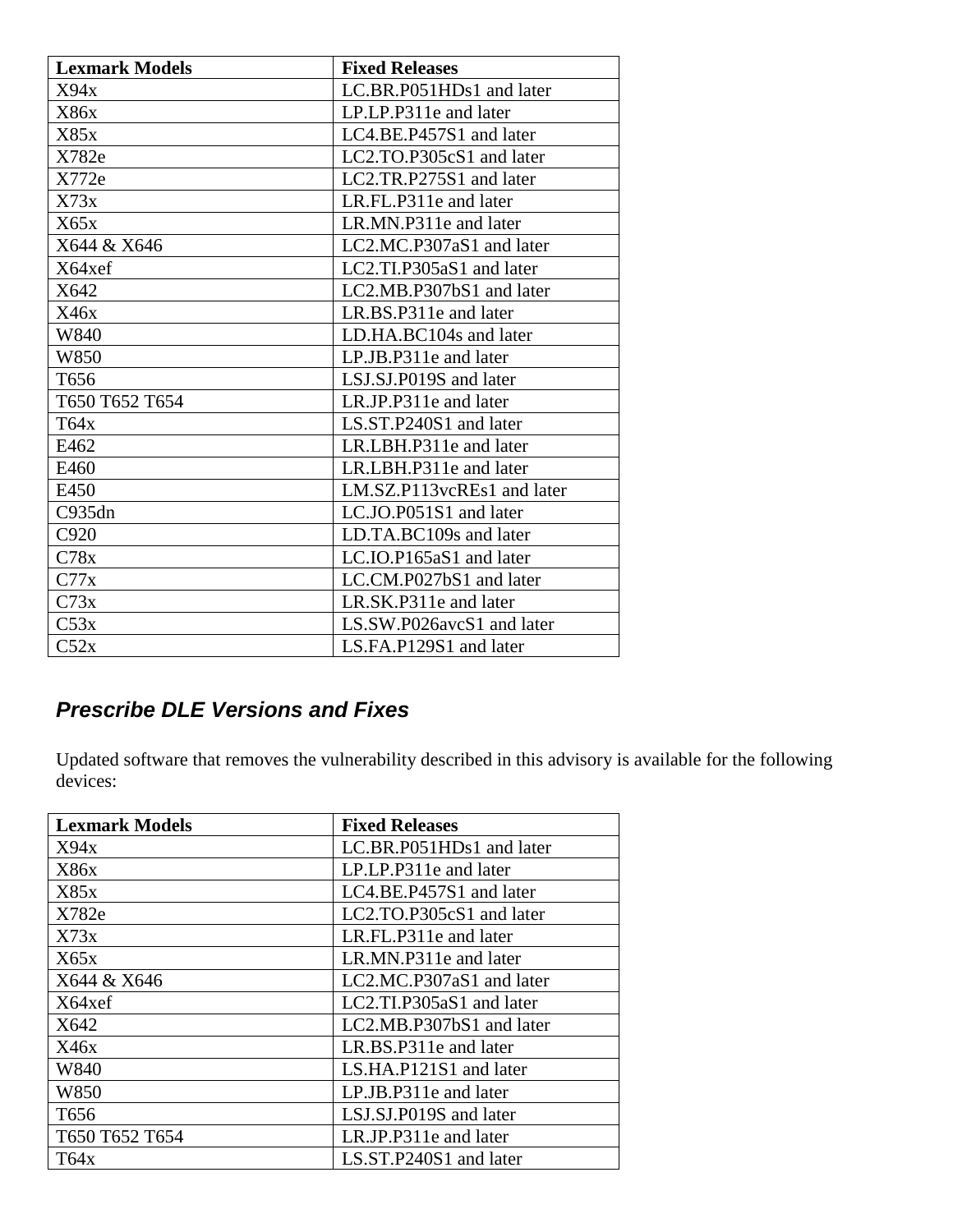| E462   | LR.LBH.P311e and later  |
|--------|-------------------------|
| E460   | LR.LBH.P311e and later  |
| C935dn | LC.JO.P051S1 and later  |
| C78x   | LC.IO.P165aS1 and later |
| C77x   | LC.CM.P027bS1 and later |
| C73x   | LR.SK.P311e and later   |

#### *PrintCryption DLE Versions and Fixes*

Updated software that removes the vulnerability described in this advisory is available for the following devices:

| <b>Lexmark Models</b> | <b>Fixed Releases</b>     |
|-----------------------|---------------------------|
| X94x                  | LC.BR.P051HDs1 and later  |
| X86x                  | LP.LP.P311e and later     |
| X85x                  | LC4.BE.P457S1 and later   |
| X73x                  | LR.FL.P311e and later     |
| X65x                  | LR.MN.P311e and later     |
| X644 & X646           | LC2.MC.P307aS1 and later  |
| X642                  | LC2.MB.P307bS1 and later  |
| X46x                  | LR.BS.P311e and later     |
| W840                  | LS.HA.P236LPCs and later  |
| W850                  | LP.JB.P311e and later     |
| T656                  | LSJ.SJ.P019S and later    |
| T650 T652 T654        | LR.JP.P311e and later     |
| T64x                  | LS.ST.P240LPCs and later  |
| E462                  | LR.LBH.P311e and later    |
| E460                  | LR.LBH.P311e and later    |
| C935dn                | LC.JO.P051S1 and later    |
| C920                  | LS.TA.P127LPCs and later  |
| C78x                  | LC.IO.P165aS1 and later   |
| C77x                  | LC.CM.P027bLPCs and later |
| C73x                  | LR.SK.P311e and later     |
| C53x                  | LS.SW.P027LPCs and later  |
| C52x                  | LS.FA.P129LPCs and later  |

#### *Workarounds*

The problem can be mitigated by restricting the network devices that are permitted to communicate with the printer.

This can be accomplished by:

- Limiting access to the printer by utilizing either the "**Restricted Server List**" feature, or **IPsec** if the printer supports this feature. By restricting the number of devices that can communicate with the printer, you limit the number of devices that can be exploited by the vulnerability.
- Power cycling the printer will remove any injected code, and remove any resulting 900 service error.
- Enable automatic HDD wiping on the device to eliminate risk associated to residual job data.